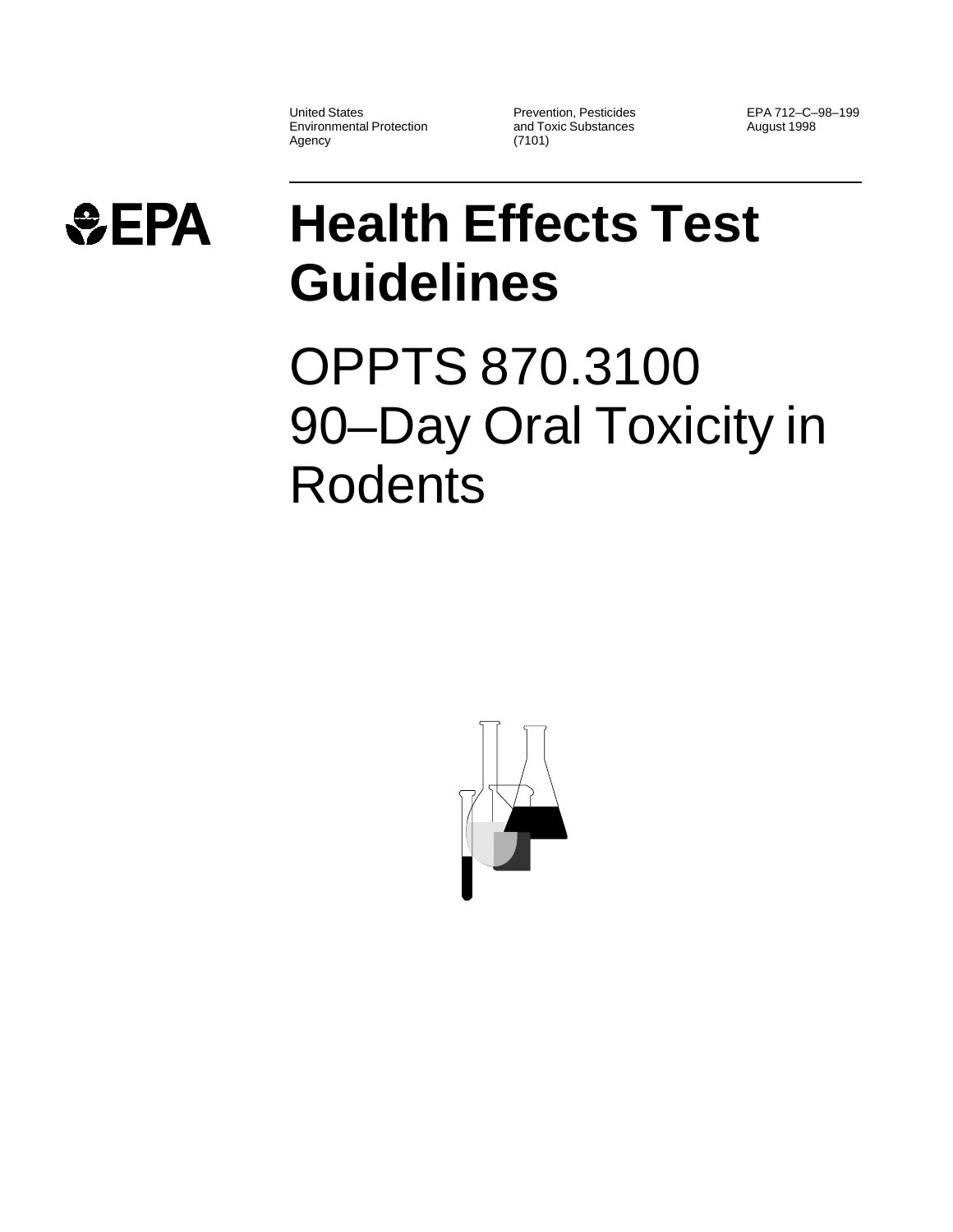## **INTRODUCTION**

This guideline is one of a series of test guidelines that have been developed by the Office of Prevention, Pesticides and Toxic Substances, United States Environmental Protection Agency for use in the testing of pesticides and toxic substances, and the development of test data that must be submitted to the Agency for review under Federal regulations.

The Office of Prevention, Pesticides and Toxic Substances (OPPTS) has developed this guideline through a process of harmonization that blended the testing guidance and requirements that existed in the Office of Pollution Prevention and Toxics (OPPT) and appeared in Title 40, Chapter I, Subchapter R of the Code of Federal Regulations (CFR), the Office of Pesticide Programs (OPP) which appeared in publications of the National Technical Information Service (NTIS) and the guidelines published by the Organization for Economic Cooperation and Development (OECD).

The purpose of harmonizing these guidelines into a single set of OPPTS guidelines is to minimize variations among the testing procedures that must be performed to meet the data requirements of the U. S. Environmental Protection Agency under the Toxic Substances Control Act (15 U.S.C. 2601) and the Federal Insecticide, Fungicide and Rodenticide Act (7 U.S.C. 136, *et seq.*).

**Final Guideline Release:** This guideline is available from the U.S. Government Printing Office, Washington, DC 20402 on disks or paper copies: call (202) 512–0132. This guideline is also available electronically in PDF (portable document format) from EPA's World Wide Web site (http://www.epa.gov/epahome/research.htm) under the heading ''Researchers and Scientists/Test Methods and Guidelines/OPPTS Harmonized Test Guidelines.''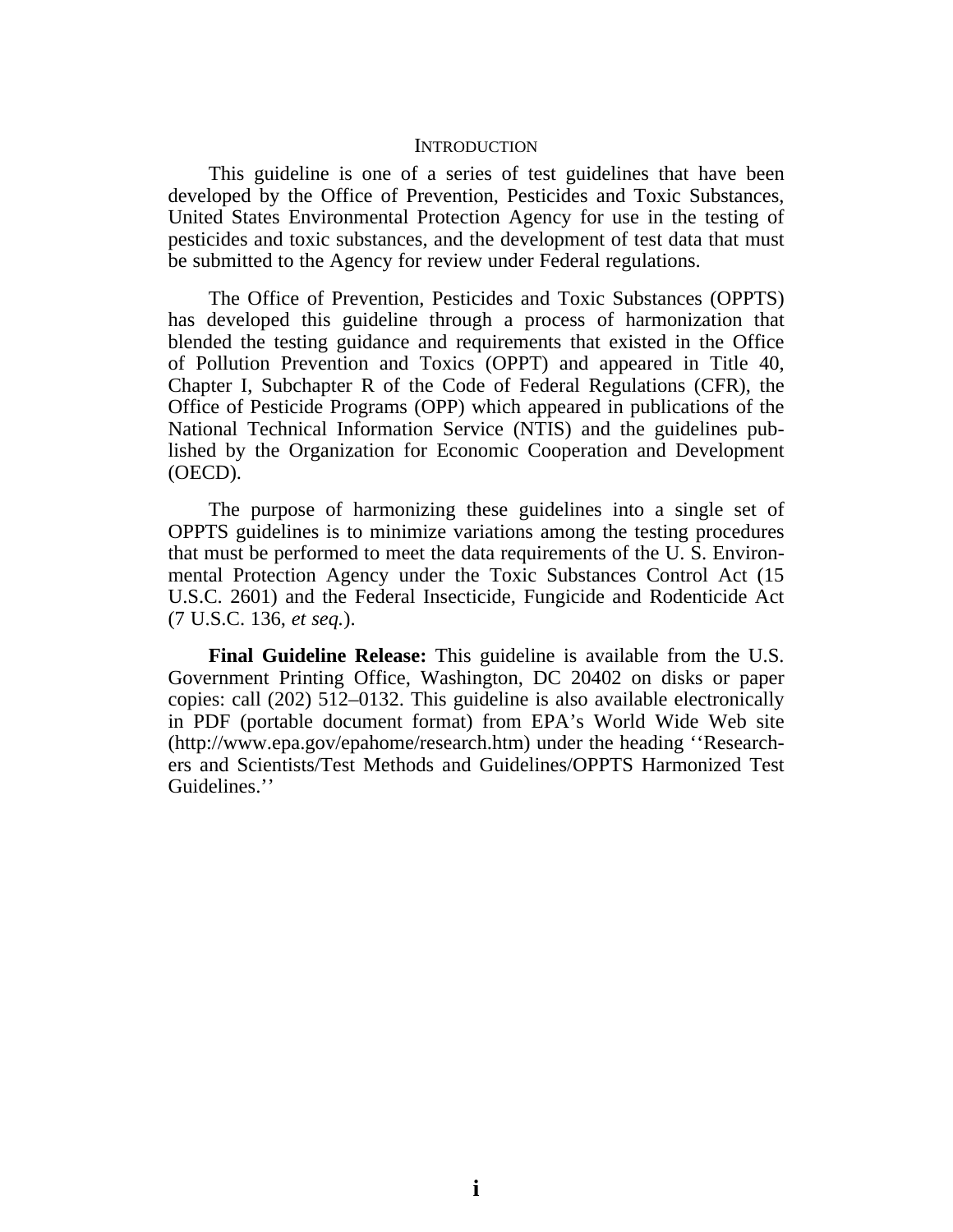## **OPPTS 870.3100 90-Day oral toxicity in rodents.**

(a) **Scope**—(1) **Applicability.** This guideline is intended to meet testing requirements of both the Federal Insecticide, Fungicide, and Rodenticide Act (FIFRA) (7 U.S.C. 136, *et seq.*) and the Toxic Substances Control Act (TSCA) (15 U.S.C. 2601).

(2) **Background.** The source materials used in developing this harmonized OPPTS test guideline are 40 CFR 798.2650 Oral Toxicity; OPP 82–1 90–Day Oral—Two Species, Rodent and Nonrodent; and OECD 408 Subchronic Oral Toxicity—Rodent: 90–Day.

(b) **Purpose.** In the assessment and evaluation of the toxic characteristics of a chemical, the determination of subchronic oral toxicity may be carried out after initial information on toxicity has been obtained by acute testing. The subchronic oral study has been designed to permit the determination of the no-observed-effect level (NOEL) and toxic effects associated with continuous or repeated exposure to a test substance for a period of 90 days. This study is not capable of determining those effects that have a long latency period for development (e.g., carcinogenicity and life shortening). Extrapolation from the results of this study to humans is valid only to a limited degree. However, it can useful in providing information on health hazards likely to arise from repeated exposure by the oral route over a limited period of time, such as target organs, the possibilities of accumulation, and can be of use in selecting dose levels for chronic studies and for establishing safety criteria for human exposure.

(c) **Definitions.** The definitions in section 3 of the Toxic Substance Control Act (TSCA) and the definitions in 40 CFR Part 792—Good Laboratory Practice Standards apply to this test guideline. The following definitions also apply to this test guideline.

*Cumulative toxicity* is the adverse effects of repeated dosesoccurring as a result of prolonged action on, or increased concentration of, the administered test substance or its metabolites in susceptible tissue.

*Dose* in a subchronic oral study is the amount of test substance administered daily via the oral route (gavage, drinking water or diet) for a period of 90 days. Dose is expressed as weight of the test substance (grams, milligrams) per unit body weight (BW) of test animal (milligram per kilogram) or as weight of the test substance in parts per million in food or drinking water per day.

*No-observed-effect-level (NOEL)* is the maximum dose used in a study which produces no adverse effects. The NOEL is usually expressed in terms of the weight of a test substance given daily per unit weight of test animal (milligrams per kilogram per day).

*Subchronic oral toxicity* is the adverse effects occurring as a result of the repeated daily exposure of experimental animals to a chemical by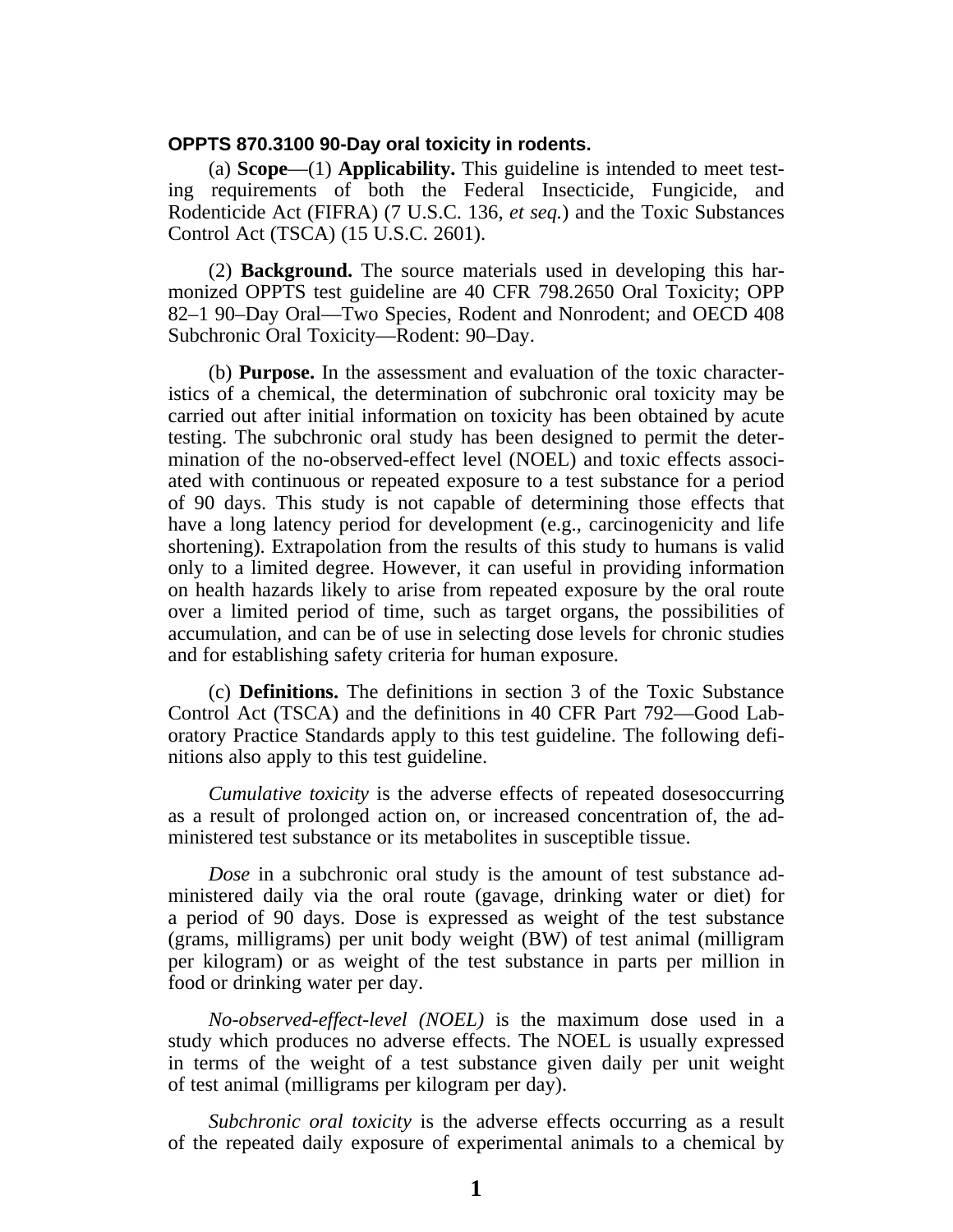the oral route for a part (approximately 10 percent) of the test animal's life span.

*Target organ* is any organ of a test animal showing evidence of an effect induced by a test substance.

(d) **Limit test.** If a test at one dose level of at least 1,000 mg/kg body weight (expected human exposure may indicate the need for a higher dose level), using the procedures described for this study, produces no observable toxic effects or if toxic effects would not be expected based upon data of structurally related compounds, then a full study using three dose levels might not be necessary.

(e) **Test procedures**—(1) **Animal selection**—(i) **Species and strain.** A variety of rodent species may be used, although the rat is the preferred species. Commonly used laboratory strains should be employed.

(ii) **Age/weight.** (A) Testing should be started with young healthy animals as soon as possible after weaning and acclimatization.

(B) Dosing of rodents should generally begin no later than 8–9 weeks of age.

(C) At the commencement of the study the weight variation of animals used should be within 20 percent of the mean weight for each sex.

(iii) **Sex.** Equal numbers of animals of each sex should be used at each dose level, and the females should be nulliparous and nonpregnant.

(iv) **Numbers.** (A) At least 20 rodents (10 males and 10 females) at each dose level.

(B) If interim sacrifices are planned, the number should be increased by the number of animals scheduled to be sacrificed before the completion of the study.

(C) To avoid bias, the use of adequate randomization procedures for the proper allocation of animals to test and control groups is required.

(D) Each animal should be assigned a unique identification number. Dead animals, their preserved organs and tissues, and microscopic slides should be identified by reference to the animal's unique number.

(v) **Husbandry.** (A) Animals may be group-caged by sex, but the number of animals per cage must not interfere with clear observation of each animal. The biological properties of the test substance or toxic effects (e.g., morbidity, excitability) may indicate a need for individual caging.

(B) The temperature of the experimental animal rooms should be at  $22 + 3$  °C.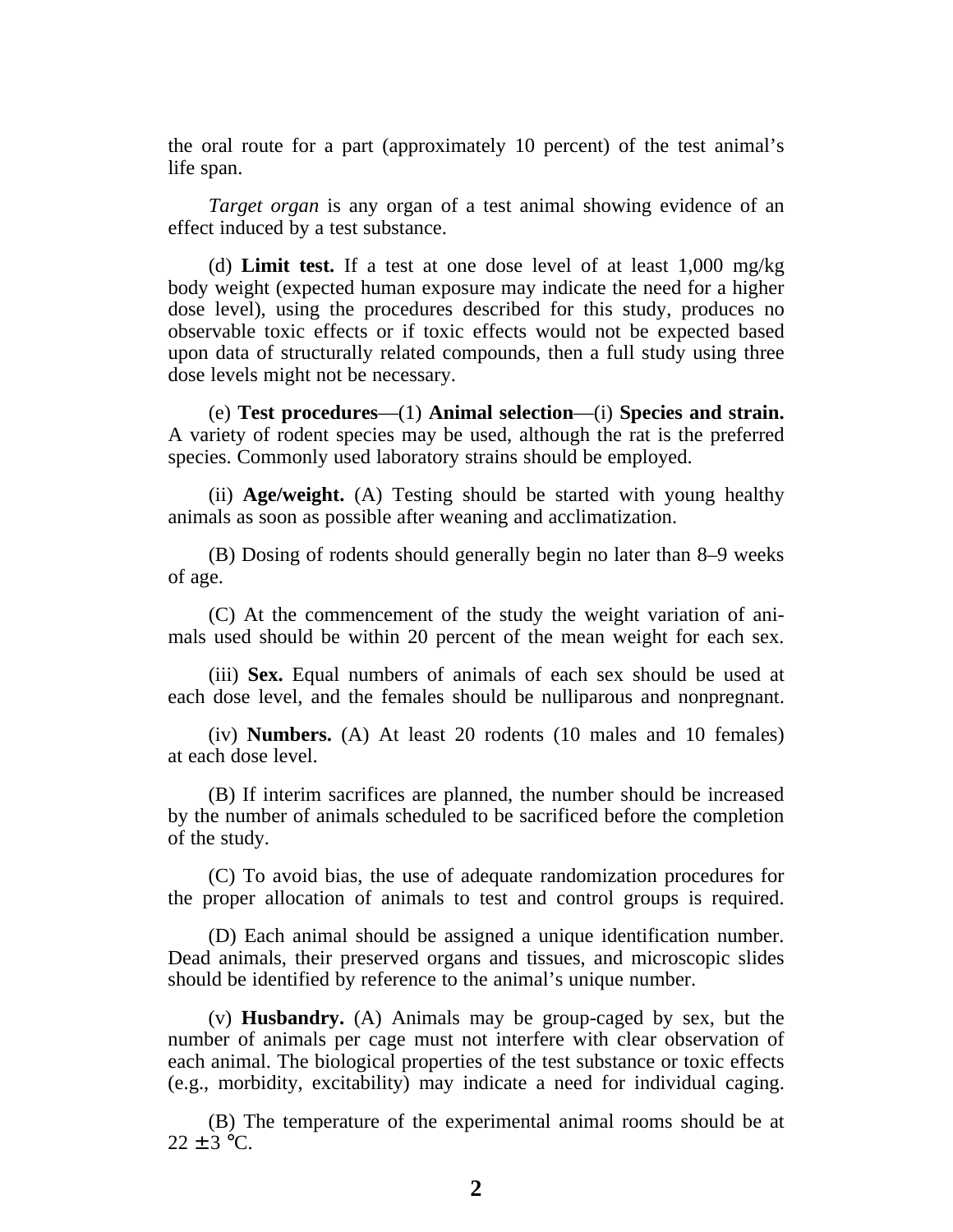(C) The relative humidity of the experimental animal rooms should be  $50 \pm 20$  percent.

(D) Where lighting is artificial, the sequence should be 12 hours light/ 12 hours dark.

(E) Control and test animals should be fed from the same batch and lot. The feed should be analyzed to assure adequacy of nutritional requirements of the species tested and for impurities that might influence the outcome of the test. For feeding, conventional laboratory diets may be used with an unlimited supply of drinking water.

(F) The study should not be initiated until animals have been allowed a period of acclimatization/quarantine to environmental conditions, nor should animals from outside sources be placed on test without an adequate period of quarantine. An acclimation period of at least five days is recommended.

(2) **Control and test substances.** (i) Where necessary, the test substance is dissolved or suspended in a suitable vehicle. If a vehicle or diluent is needed, the vehicle should not elicit toxic effects or substantially alter the chemical or toxicological properties of the test substance. It is recommended that wherever possible the usage of an aqueous solution be considered first, followed by consideration of a solution in oil and then solution in other vehicles.

(ii) If possible, one lot of the test substance tested should be used throughout the duration of the study and the research sample should be stored under conditions that maintain its purity and stability. Prior to the initiation of the study, there should be a characterization of the test substance, including the purity of the test compound and, if technically feasible, the names and quantities of contaminants and impurities.

(iii) If the test or control substance is to be incorporated into feed or another vehicle, the period during which the test substance is stable in such a mixture should be determined prior to the initiation of the study. Its homogeneity and concentration should be determined prior to the initiation of the study and periodically during the study. Statistically randomized samples of the mixture should be analyzed to ensure that proper mixing, formulation, and storage procedures are being followed, and that the appropriate concentration of the test or control substance is contained in the mixture.

(3) **Control groups.** A concurrent control group is required. This group should be an untreated or sham-treated control group or, if a vehicle is used in administering the test substance, a vehicle control group. If the toxic properties of the vehicle are not known or cannot be made available, both untreated and vehicle control groups are required.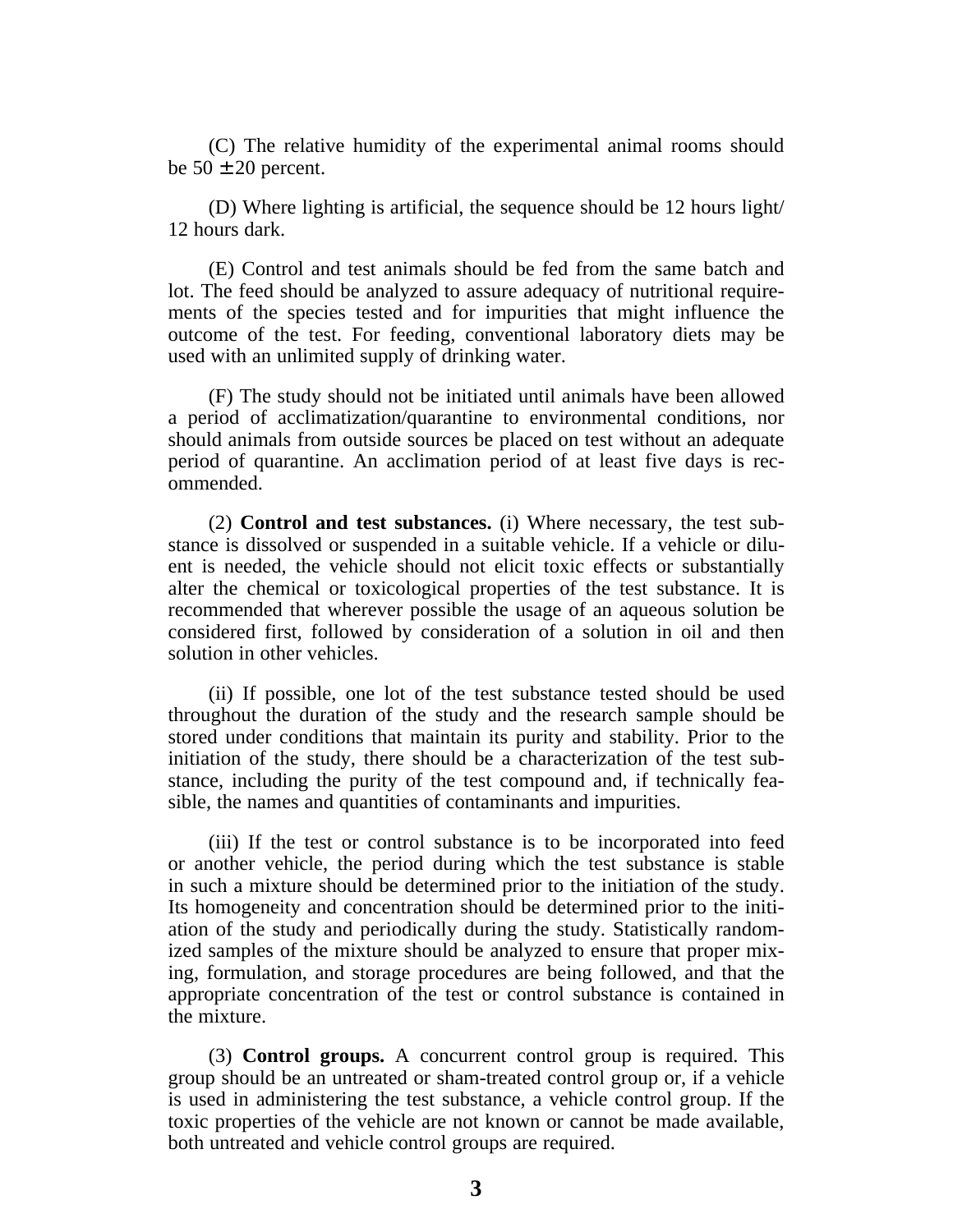(4) **Satellite group.** A satellite group of 20 animals (10 animals per sex) may be treated with the high dose level for 90 days and observed for reversibility, persistence, or delayed occurrence of toxic effects for a post-treatment period of appropriate length, normally not less than 28 days. In addition, a control group of 20 animals (10 animals of each sex) should be added to the satellite study.

(5) **Dose levels and dose selection.** (i) In subchronic toxicity tests, it is desirable to determine a dose-response relationship as well as a NOEL. Therefore, at least three dose levels plus a control and, where appropriate, a vehicle control (corresponding to the concentration of vehicle at the highest dose level) should be used. Doses should be spaced appropriately to produce test groups with a range of toxic effects. The data should be sufficient to produce a dose-response curve.

(ii) The highest dose level should result in toxic effects but not produce an incidence of fatalities which would prevent a meaningful evaluation.

(iii) The intermediate dose levels should be spaced to produce a gradation of toxic effects.

(iv) The lowest dose level should produce no evidence of toxicity.

(6) **Administration of the test substance.** (i) If the test substance is administered by gavage, the animals are dosed with the test substance on a 7–day per week basis for a period of at least 90 days. However, based primarily on practical considerations, dosing by gavage on a 5–day per week basis is acceptable. If the test substance is administered in the drinking water, or mixed in the diet, then exposure should be on a 7– day per week basis.

(ii) All animals should be dosed by the same method during the entire experimental period.

(iii) For substances of low toxicity, it is important to ensure that when administered in the diet the quantities of the test substance involved do not interfere with normal nutrition. When the test substance is administered in the diet, either a constant dietary concentration (parts per million) or a constant dose level in terms of body weight should be used; the alternative used should be specified.

(iv) For a substance administered by gavage, the dose should be given at approximately the same time each day, and adjusted at intervals (weekly or biweekly) to maintain a constant dose level in terms of body weight.

(7) **Observation period.** (i) The animals should be observed for a period of 90 days.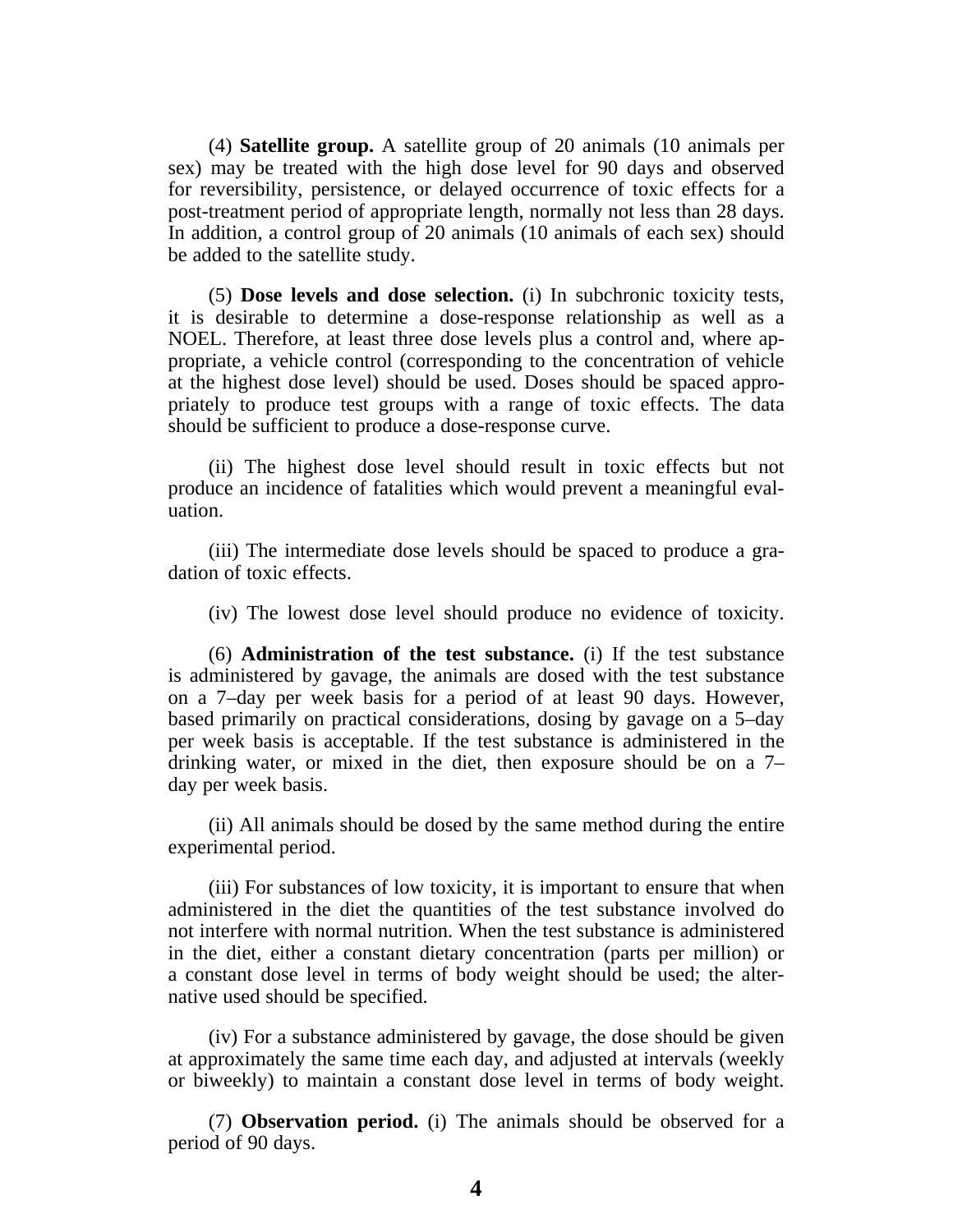(ii) Animals in the satellite group (if used) scheduled for follow-up observations should be kept for at least 28 days further without treatment to detect recovery from, or persistence of, toxic effects.

(8) **Observation of animals.** (i) Observations should be made at least twice each day for morbidity and mortality. Appropriate actions should be taken to minimize loss of animals to the study (e.g., necropsy or refrigeration of those animals found dead and isolation or sacrifice of weak or moribund animals). General clinical observations should be made at least once a day, preferably at the same time each day, taking into consideration the peak period of anticipated effects after dosing. The clinical condition of the animal should be recorded.

(ii) A careful clinical examination should be made at least once prior to the initiation of treatment (to allow for within subject comparisons) and once weekly during treatment in all animals. These observations should be made outside the home cage, preferably in a standard arena, and at similar times on each occasion. Effort should be made to ensure that variations in the observation conditions are minimal. Observations should be detailed and carefully recorded, preferably using scoring systems, explicitly defined by the testing laboratory. Signs noted should include, but not be limited to, changes in skin, fur, eyes, mucous membranes, occurrence of secretions and excretions and autonomic activity (e.g., lacrimation, piloerection, pupil size, unusual respiratory pattern). Changes in gait, posture and response to handling as well as the presence of clonic or tonic movements, stereotypies (e.g., excessive grooming, repetitive circling) or bizarre behavior (e.g., self-mutilation, walking backwards) should be recorded.

(iii) Once, near the end of the exposure period and in any case not earlier than in week 11, assessment of motor activity, grip strength, and sensory reactivity to stimuli of different types (e.g., visual, auditory, and proprioceptive stimuli) should be conducted. Further details of the procedures that could be followed are described in the references listed under paragraphs  $(h)(2)$ ,  $(h)(5)$ ,  $(h)(6)$ ,  $(h)(7)$ ,  $(h)(8)$ , and  $(h)(11)$  of this guideline.

(iv) Functional observations conducted towards the end of the study may be omitted when data on functional observations are available from other studies and the daily clinical observations did not reveal any functional deficits.

(v) Exceptionally, functional observations may be omitted for groups that otherwise reveal signs of toxicity to an extent that would significantly interfere with functional test performance.

(vi) Measurements of food consumption and water consumption, if drinking water is the exposure route, should be made weekly.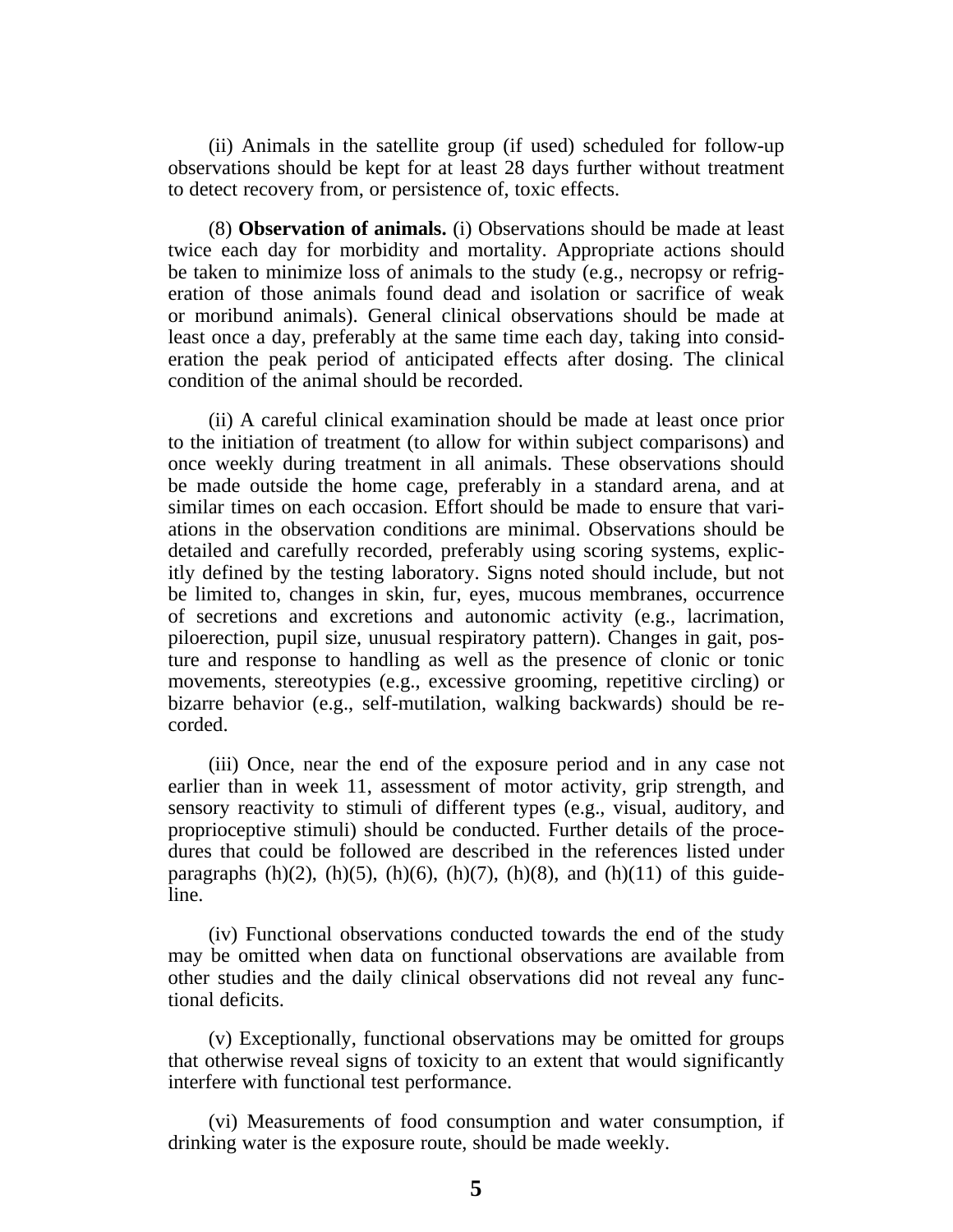(vii) Individual weights of animals should be determined shortly before the test substance is administered, weekly thereafter, and at death.

(viii) Moribund animals should be removed and sacrificed when noticed and the time of death should be recorded as precisely as possible.

(ix) At termination, all survivors in the treatment and control groups should be sacrificed.

(9) **Clinical pathology.** Hematology and clinical chemistry examinations should be made on all animals, including controls, of each sex in each group. The hematology and clinical chemistry parameters should be examined at terminal sacrifice at the end of the study. Overnight fasting of the animals prior to blood sampling is recommended. Overall, there is a need for a flexible approach in the measures examined, depending on the observed or expected effects from a chemical, and in the frequency of measures, depending on the duration of potential chemical exposures.

(i) Hematology. The recommended parameters are red blood cell count, hemoglobin concentration, hematocrit, mean corpuscular volume, mean corpuscular hemoglobin, and mean corpuscular hemoglobin concentration, white blood cell count, differential leukocyte count, platelet count, and a measure of clotting potential, such as prothrombin time or activated partial thromboplastin time.

(ii) Clinical chemistry. (A) Parameters which are considered appropriate to all studies are electrolyte balance, carbohydrate metabolism, and liver and kidney function. The selection of specific tests will be influenced by observations on the mode of action of the substance and signs of clinical toxicity.

(B) The recommended clinical chemistry determinations are potassium, sodium, glucose, total cholesterol, urea nitrogen, creatinine, total protein and albumin. More than 2 hepatic enzymes, (such as alanine aminotransferase, aspartate aminotransferase, alkaline phosphatase, sorbitol dehydrogenase, or gamma glutamyl transpeptidase) should also be measured. Measurements of addtional enzymes (of hepatic or other origin) and bile acids, may also be useful.

(C) If a test chemical has an effect on the hematopoietic system, reticulocyte counts and bone marrow cytology may be indicated.

(D) Other determinations that should be carried out if the test chemical is known or suspected of affecting related measures include calcium, phosphorus, fasting triglycerides, hormones, methemoglobin, and cholinesterases.

(iii) Optionally, the following urinalysis determinations could be performed during the last week of the study using timed urine volume collec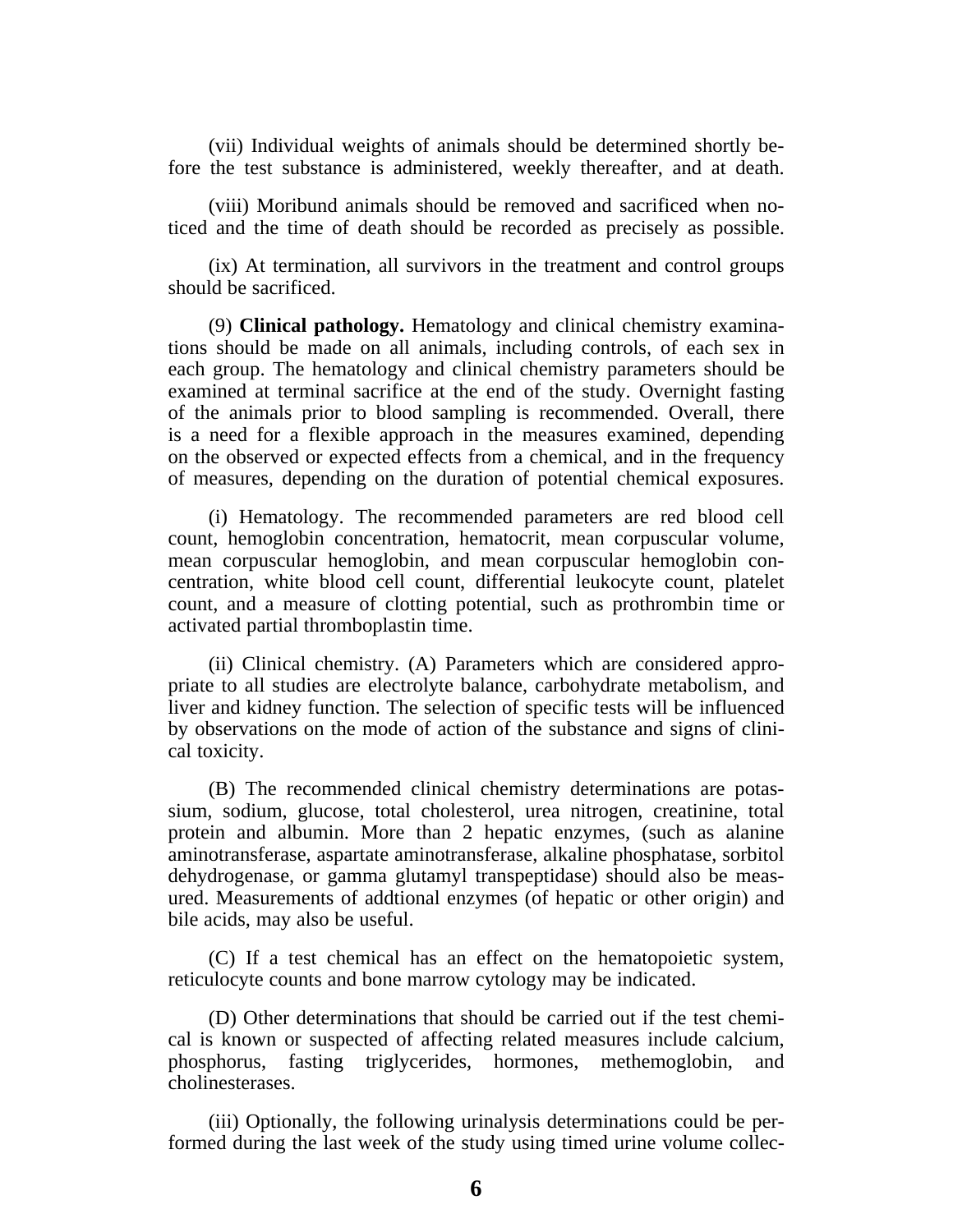tion: appearance, volume, osmolality or specific gravity, pH, protein, glucose and blood/blood cells.

(10) **Ophthalmological examination.** Ophthalmological examinations using an ophthalmoscope or an equivalent device should be made on all animals prior to the administration of the test substance and on all high dose and control groups at termination. If changes in the eyes are detected, all animals in the other dose groups should be examined.

(11) **Gross necropsy.** (i) All animals should be subjected to a full gross necropsy which includes examination of the external surface of the body, all orifices, and the cranial, thoracic and abdominal cavities and their contents.

(ii) The liver, kidneys, adrenals, testes, epididymides, ovaries, uterus, thymus, spleen, brain, and heart should be trimmed and weighed wet, as soon as possible after dissection.

(iii) The following organs and tissues, or representative samples thereof, should be preserved in a suitable medium for possible future histopathological examination:

(A) Digestive system—salivary glands, esophagus, stomach, duodenum, jejunum, ileum, cecum, colon, rectum, liver, pancreas, gallbladder (when present).

(B) Nervous system—brain (including sections of medulla/pons, cerebellum and cerebrum), pituitary, peripheral nerve (sciatic or tibial, preferably in close proximity to the muscle), spinal cord (three levels: cervical, mid-thoracic and lumbar), eyes (retina, optic nerve).

(C) Glandular system—adrenals, parathyroid, thyroid.

(D) Respiratory system—trachea, lungs, pharynx, larynx, nose.

(E) Cardiovascular/hemopoietic system—aorta, heart, bone marrow (and/or fresh aspirate), lymph nodes (preferably one lymph node covering the route of administration and another one distant from the route of administration to cover systemic effects), spleen, thymus.

(F) Urogenital system—kidneys, urinary bladder, prostate, testes, epididymides, seminal vesicle(s), uterus, ovaries, female mammary gland.

(G) Others—all gross lesions and masses, skin.

(13) **Histopathology.** (i) The following histopathology should be performed:

(A) Full histopathology on the organs and tissues, listed under paragraph  $(e)(12)(iii)$  of this guideline, of all rodents in the control and high dose groups, and all rodents that died or were killed during the study.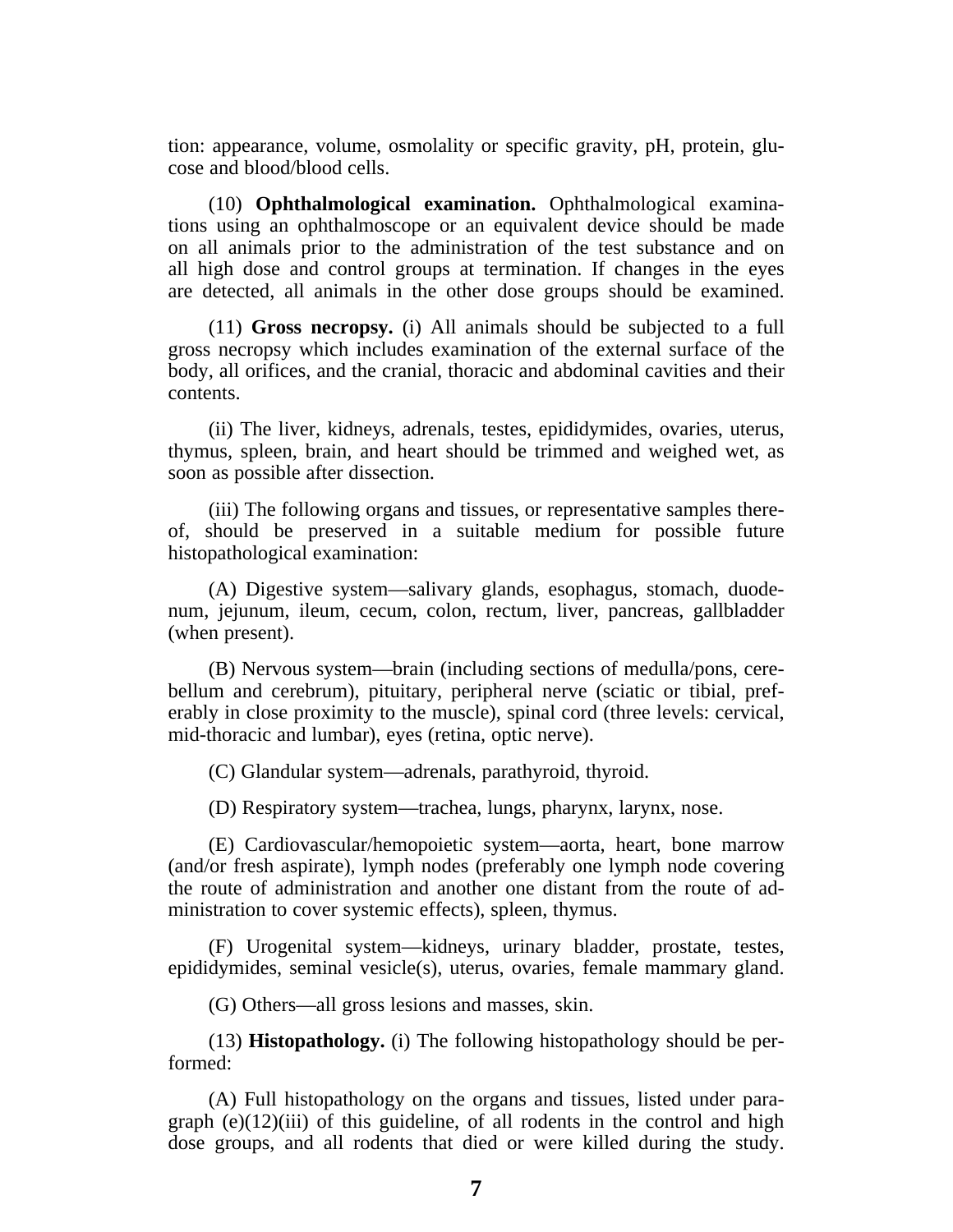(B) All gross lesions in all animals.

(C) Target tissues in all animals.

(D) When a satellite group is used, histopathology should be performed on tissues and organs identified as showing effects in the treated groups.

(ii) If excessive early deaths or other problems occur in the high dose group compromising the significance of the data, the next dose level should be examined for complete histopathology.

(iii) An attempt should be made to correlate gross observations with microscopic findings.

(iv) Tissues and organs designated for microscopic examination should be fixed in 10 percent buffered formalin or a recognized suitable fixative as soon as necropsy is performed and no less than 48 hours prior to trimming.

(f) **Data and reporting**—(1) **Treatment of results.** (i) Data should be summarized in tabular form, showing for each test group the number of animals at the start of the test, the number of animals showing lesions, the types of lesions and the percentage of animals displaying each type of lesion.

(ii) When applicable, all observed results, qualitative and quantitative, should be evaluated by an appropriate and generally accepted statistical method. Any generally accepted statistical methods may be used; the statistical methods, including significance criteria, should be selected during the design of the study.

(2) **Evaluation of study results.** The findings of a subchronic oral toxicity study should be evaluated in conjunction with the findings of preceding studies and considered in terms of the toxic effects and the necropsy and histopathological findings. The evaluation will include the relationship between the dose of the test substance and the presence or absence, the incidence and severity, of abnormalities, including behavioral and clinical abnormalities, gross lesions, identified target organs, body weight changes, effects on mortality and any other general or specific toxic effects. A properly conducted subchronic test should provide a satisfactory estimation of a NOEL. It also can indicate the need for an additional longer-term study and provide information on the selection of dose levels.

(3) **Test report.** In addition to reporting requirements specified under EPA Good Laboratory Practice Standards at 40 CFR part 792, subpart J and 40 CFR part 160, and the OECD principles of GLP (ISBN 92– 64–12367–9), the following specific information should be reported:

(i) Test substance characterization should include: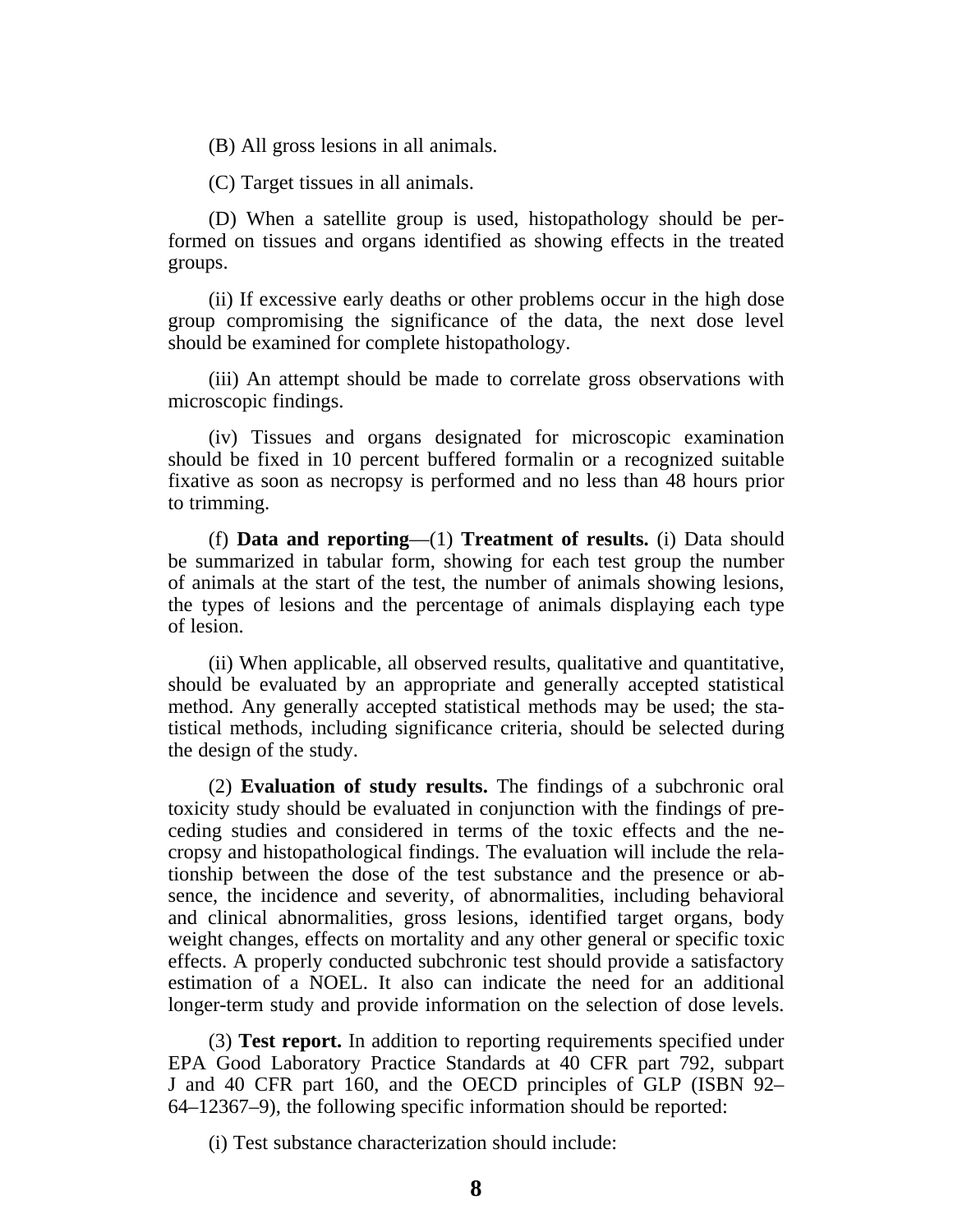(A) Chemical identification.

(B) Lot or batch number.

(C) Physical properties.

(D) Purity/impurities.

(ii) Identification and composition of any vehicle used.

(iii) Test system should contain data on:

(A) Species and strain of animals used and rationale for selection if other than that recommended.

(B) Age including body weight data and sex.

(C) Test environment including cage conditions, ambient temperature, humidity, and light/dark periods.

(D) Identification of animal diet.

(E) Acclimation period.

(iv) Test procedure should include the following data:

(A) Method of randomization used.

(B) Full description of experimental design and procedure.

(C) Dose regimen including levels, methods, and volume.

(v) Test results should include:

(A) Group animal data. Tabulation of toxic response data by species, strain, sex and exposure level for:

(*1*) Number of animals exposed.

(*2*) Number of animals showing signs of toxicity.

(*3*) Number of animals dying.

(B) Individual animal data. Data should be presented as summary (group mean) as well as for individual animals.

(*1*) Date of death during the study or whether animals survived to termination.

(*2*) Date of observation of each abnormal sign and its subsequent course.

(*3*) Body weight data.

(*4*) Feed and water (if collected) consumption data.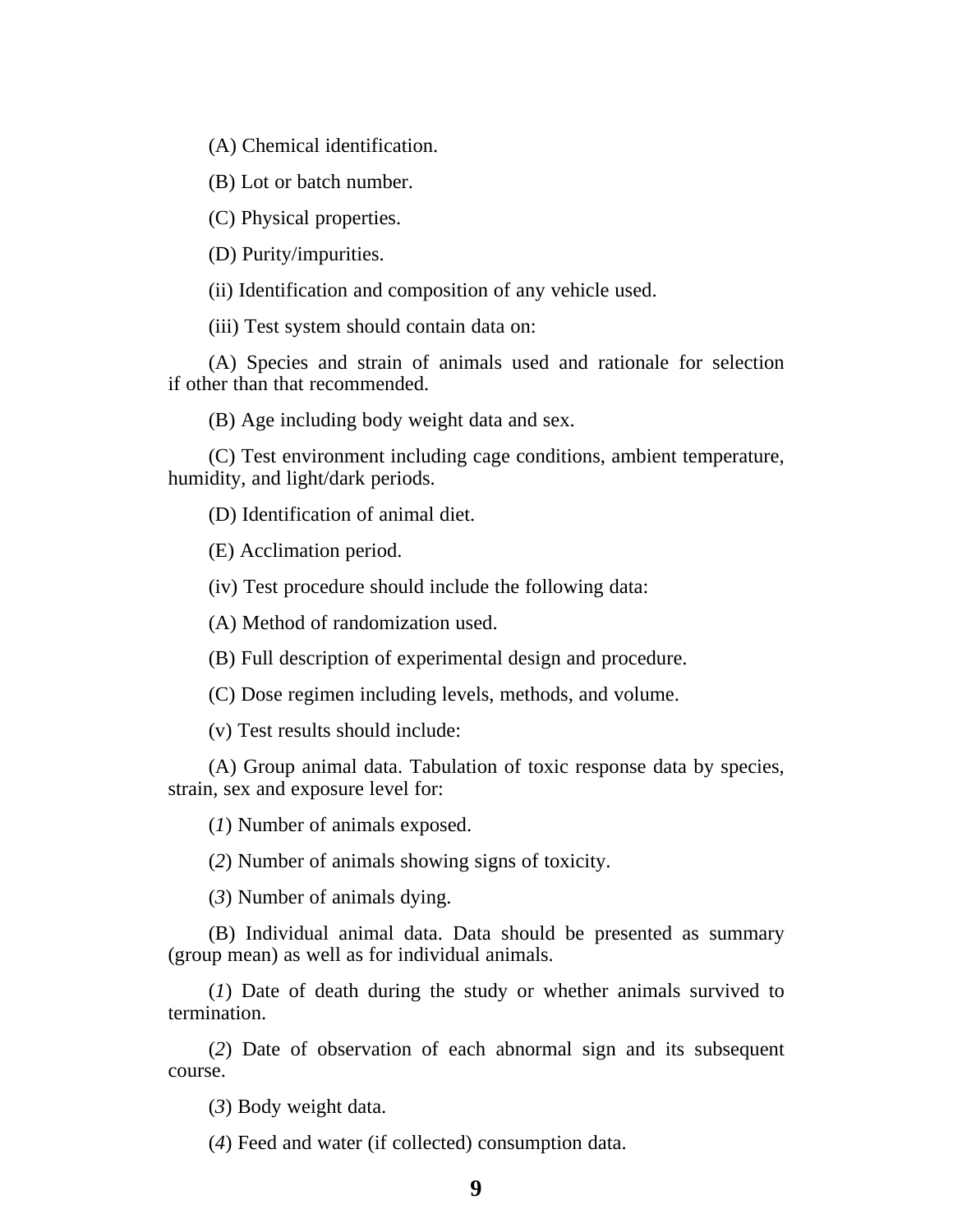(5) Achieved dose (mg/kg/day) as a time-weighted average if the test substance is administered in the diet or drinking water.

(*6*) Results of ophthalmological examination.

(*7*) Results of hematological tests performed.

(*8*) Results of clinical chemistry tests performed.

(*9*) Results of urinalysis, if performed.

(*10*) Necropsy findings, including absolute and relative (to body weight) organ weight data.

(*11*) Detailed description of all histopathological findings.

(*12*) Statistical treatment of results, where appropriate.

(g) **Quality control.** A system should be developed and maintained to assure and document adequate performance of laboratory staff and equipment. The study must be conducted in compliance with GLP regulations.

(h) **References.** The following references should be consulted for additional background information on this test guideline.

(1) Boyd, E.M. Chapter 14. Pilot Studies, 15. Uniposal Clinical Parameters, 16. Uniposal Autopsy Parameters. Predictive Toxicometrics. Williams and Wilkins, Baltimore (1972).

(2) Crofton K.M., Howard J.L., Moser V.C., Gill M.W., Leiter L.W., Tilson H.A., MacPhail, R.C. Interlaboratory Comparison of Motor Activity Experiments: Implication for Neurotoxicological Assesments. *Neurotoxicol. Teratol.* 13, 599-609. (1991)

(3) Fitzhugh, O.G. Subacute Toxicity, Appraisal of the Safety of Chemicals in Foods, Drugs and Cosmetics. The Association of Food and Drug Officials of the United States (1959, 3rd Printing 1975) pp. 260935.

(4) Food Safety Council. Subchronic Toxicity Studies, Proposed System for Food Safety Assessment. (Columbia: Food Safety Council, 1978) pp. 830996.

(5) Gad S.C. A Neuromuscular Screen for Use in Industrial Toxicology. *Journal of Toxicology and Environmental Health*. 9, 691-704. (1982)

(6) International Programme on Chemical Safety. Principles and Methods for the Assessment of Neurotoxicity Associated with Exposure to Chemicals. Environmental Health Criteria Document No. 60. (1986)